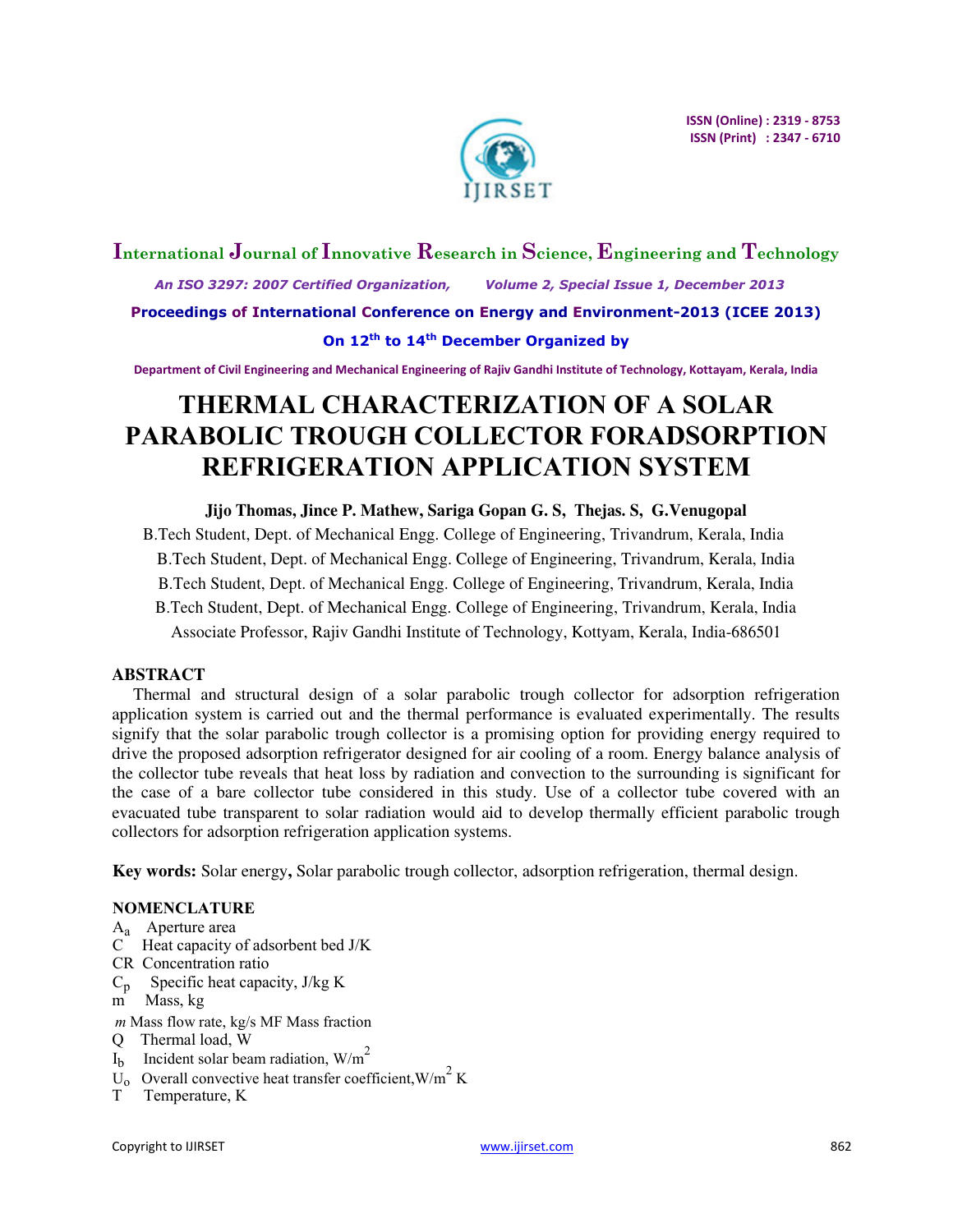- t Time, s
- x local coordinate in the steam-wise direction, m

#### **Subscripts**

in Inlet out Outlet w Wall ad Adsorbant ref Refrigerant

#### **Geek symbols**

- Absorptivity  $\alpha$
- Dimensionless temperature,  $\frac{T_w}{T}$  $\theta$
- Thermal efficiency  $\gamma$
- Emissivity ε
- density,  $kg/m<sup>3</sup>$  $\rho$
- Stefan-Boltzmann constant,  $5.67 \times 10^8$  W/m<sup>2</sup> K<sup>4</sup>  $\sigma$
- Transmissivity τ

# **1.INTRODUCTION**

The consequences resulting from depletion of fossil fuels and emancipation of pollutants caused by burning of fossil fuels into the environment have becomes a major concern of scientists, engineers and environmentalists. This paves the way to explore the potential of alternative and eco–friendly energy resources. Solar energy, due to its abundance and more even distribution in nature than other types of renewable energy sources, has been identified as a potential alternative and eco-friendly energy source capable to meet future demand and secure long term sustainable energy supplies. With ever increasing global warming, demand for maintenance of human comfort environment shoot-up markedly. The conventional vapor compression refrigeration systems, employing halogenated refrigerants and run on conventional energy, used for producing cooling effect have witnessed detrimental impact on environment. As an alternative to this, recently, adsorption refrigeration has been reported in literature.

Headley et al. [1] used a compound parabolic concentrating solar collector of concentration ratio 3.9 and aperture area  $2m^2$  to power an intermittent solid adsorption refrigerator and ice maker using activated charcoal (carbon) as the solid adsorption refrigerator and ice maker using activated charcoal (carbon) as the adsorbing medium and methanol as the working fluid. Up to 1 kg of ice at an evaporator temperature of -6ºC was produced, with the net solar coefficient of performance being of the order 0.02. Maximum receiver/adsorbent temperature recorder was 154°C on a day when the insolation was 26.8 MJ/m<sup>2</sup>. The temperatures in excess of 150ºC are undesirable since they favour the conversion of methanol to dimethyl ether, a non-condensable gas inhibits both condensation and adsorption. The major advantage of this system is its ability to produce ice even on overcast days (insolation  $-10MJ/m<sup>2</sup>$ ). There was excessive heating capacity in the system, and only 2% of the incident solar radiation was converted to the refrigeration effect. The system as it stands is therefore not economically viable. However, the cost of heating using CPC is about half as expensive as the cost of heating using electrical power. The CPC is therefore a natural candidate for industrial process heat generation in temperature region 80ºC to 200ºC.

Wang [2] experimentally investigated a double stage, four bed, non-regenerative adsorption chiller powered by solar/waste heat sources between 50ºC and 70ºC.The prototype studied produced cold water at 10ºC and have cooling power of 3.2kW with a COP of 0.36, when the heating source and sink had a temperature of 55ºC and 30ºC,respectively. A theoretical study of an adsorption system, meant for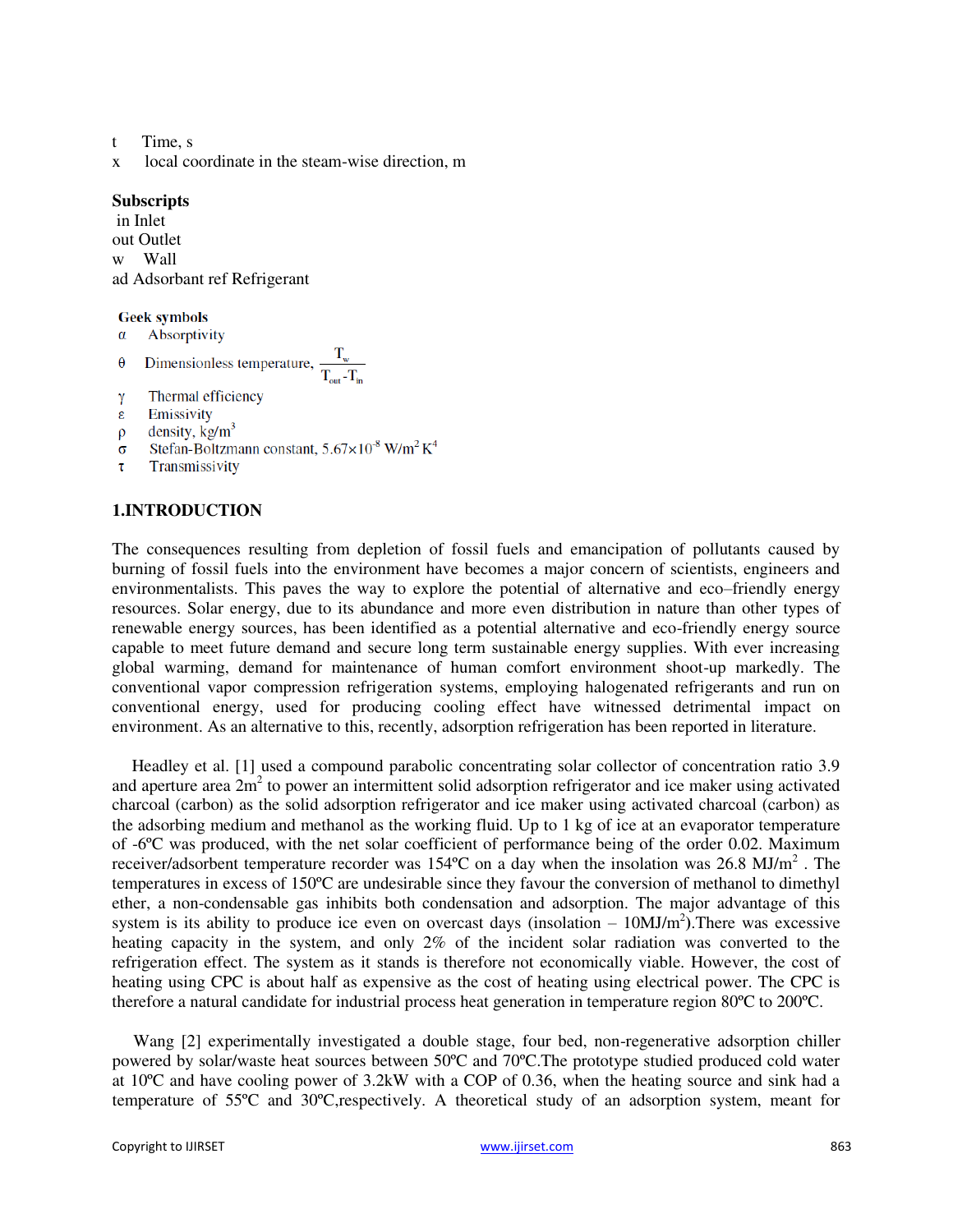providing necessary cooling effect in the room, is then carried out to estimate the heat input required to operate the adsorption system. An adsorption system contains mainly condenser, evaporator, expansion valve, adsorbent bed, some adsorbent and some adsorbate. Adsorbents are used usually in the form of spherical pellets, rods, moldings, or monoliths with hydrodynamic diameters between 0.5 and 10 mm. There are several combination of adsorbent and adsorbate pair. In this analysis, activated charcoal and methanol pair is considered.

Kalogirou et al., [3] applied for a patent of a silican gel-water adsorption chiller driven by a low temperature heat source that was used to cool a grain depot in th Jiangsu Province, China. This chiller has two identical chambers and a second stage evaporator with methanol as working fluid. Experiments performed when hot water at 85ºC was used to drive the chiller, resulted in a cooling power close to 4.96 kW, with the corresponding COP around 0.32.

Khattab[4] presented the operation of a simple structure, low cost solar-powered adsorption refrigeration module with the solid adsorption pair of local domestic type charcoal and methanol.

Kim and Seo [5] investigated numerically and experimentally, the thermal performance of a glass evacuated tube solar collector. The solar collector considered consisted of a two-layered glass tube and an absorber tube. Air is used as the working fluid. The length and diameter of this glass tube are 1200 and 37 mm, respectively. Four different shapes of absorber tubes are considered, and the performances of the solar collectors are studied to find the best shape of the absorber tube for the solar collector. Beam irradiation, diffuse irradiation, and shade due to adjacent tubes are taken into account for a collector model to obtain a realistic estimation.

A solar powered compound system used for heating and cooling was developed and successfully implemented in a golf course in Taiwan. An integrated two bed, closed type adsorption chiller working on silica gel/water system was developed for the same by Industrial Technology Research Institute in Taiwan. The solar powered system used to provide hot water at 50ºC to the dormitories and to provide chilled water to the restaurant. It had a cooling power of 9kW and a COP of 0.37.It also had a specific cooling power of about 72W/kg. However, in the field tests performed from July to October, the average cooling power was found to be 7.79kW and average COP of 0.403, this was investigated by Chang et al.[6].

The central attention of this study is to design and analyze, experimentally, the thermal performance of a solar parabolic trough collector intended to use as an energy source for driving an adsorption refrigeration system. The energy input for adsorption refrigeration depends on cooling load requirements and, therefore, the first step in the design procedure was to decide the capacity of the system. With this in objective, the cooling load requirement for a room of 200×300×480 cm size with four occupants and the accessories was calculated and energy input to drive the system was estimated. It must be noted that, this study, an adsorption system was chosen to produce the required cooling effect because adsorption system is free of moving parts. The load on an air-conditioning system can be divided into the following sections: (i) sensible transmission through glass,(ii) solar gain through glass,(iii) internal heat gains, (iv) heat gain through walls, (v) heat gain through roof and (vi) ventilation and/ or infiltration gains. Heat gains are calculated and displayed in table shown below.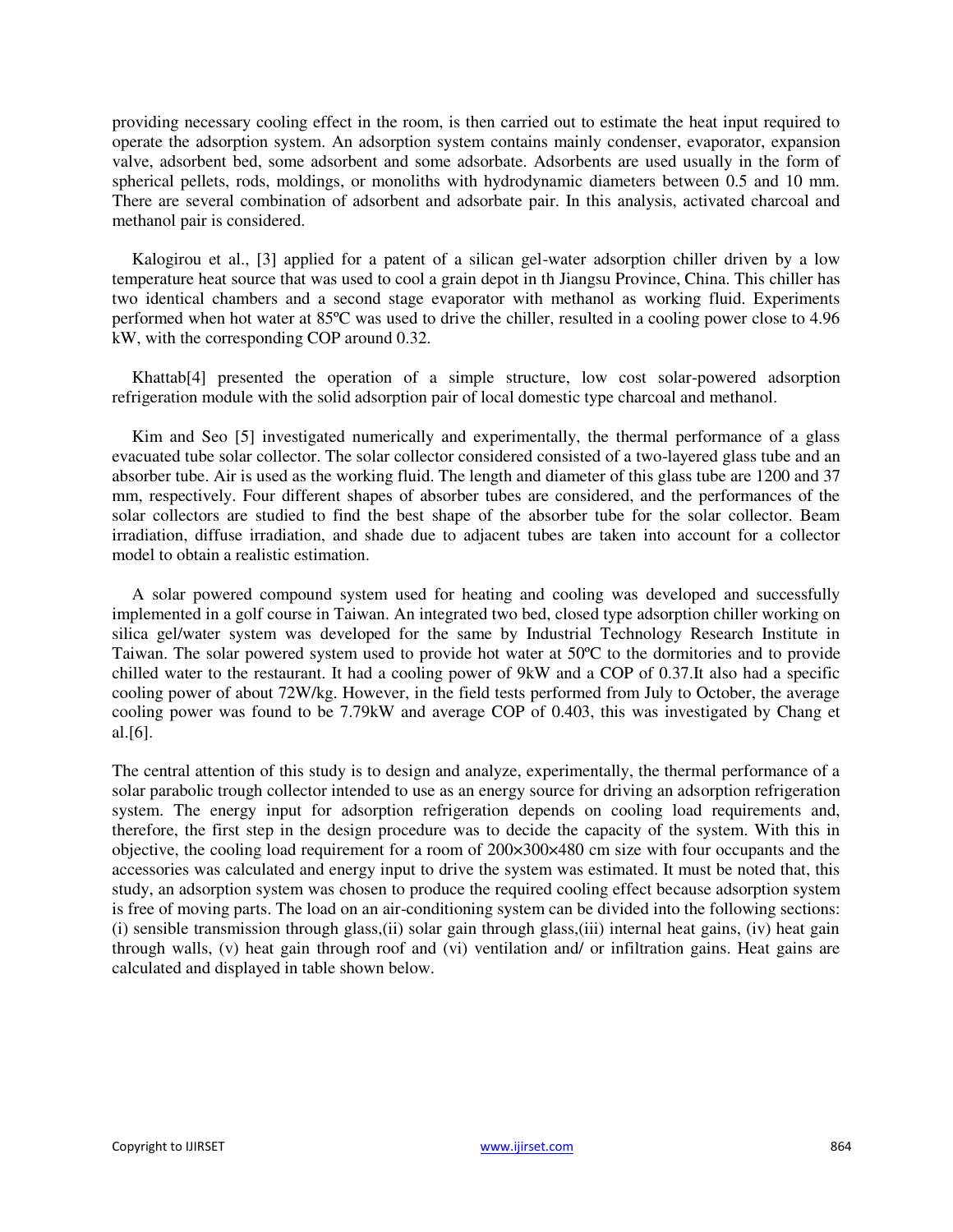| <b>Heat Gain</b>                          | Watt | $\%$ |
|-------------------------------------------|------|------|
| 1. Sensible transmission through<br>glass | 100  | 2.5  |
| 2. Solar gain through glass               | 1600 | 39.6 |
| 3. Internal                               | 1245 | 30.9 |
| 4. External walls                         | 630  | 15.6 |
| 5. Roof                                   | 240  | 5.9  |
| 6. Ventilation                            | 220  | 5.5  |
| Total                                     | 4035 | 100% |

Table.1 Heat gain from various elements

#### **2.ADSORPTION REFRIGERATION SYSTEM**

In an ideal cycle depicted in Fig.1, point 1indicate that the adsorbent is at low temperature  $T_d$  and at low pressure  $P_d$  (evaporating pressure). Process 1- 2 represents heating of adsorbent along with adsorbate. While heating the adsorbent, the connection between the adsorbent bed and condenser is made open and the progressive heating of the adsorbent from 2 to 3 causes some adsorbate to be desorbed and its vapour to be condensed (point c). When the adsorbent reaches its maximum temperature  $T<sub>3</sub>$  desorption ceases. The liquid adsorbate is then transferred into the evaporator (point d) and the adsorbent bed is closed and cooled. The decrease in temperature from  $T_3$  to  $T_4$  results in pressure drop from  $P_c$  to  $P_d$ . The adsorbent bed is then connected to the evaporator and vapour from the evaporator reaches the adsorbent bed and gets adsorbed while the adsorbent bed is being cooled from 4 to 1. During this cooling period heat is withdrawn to decrease the temperature of the adsorbent.



FIG.1 THE IDEAL ADSORPTION COOLING CYCLE

#### **3.SOLAR COLLECTORS**

Two main categories of solar collectors are solar collectors without concentrators and solar collectors with concentrators. Flat plate collector is an example of solar collector without concentrator. Parabolic dish and parabolic trough collectors are the examples of solar collectors with concentrators. Parabolic trough power plants use parabolic trough collectors to concentrate the direct solar radiation onto a tubular receiver. Parabolic troughs can be used to provide process heat for industrial processes at lowest cost compared to any other solar collectors. However, they are less efficient when sky is cloudy or in the absent direct solar radiation. Since air cooling of buildings becomes necessitate under hot climate, under such climatic conditions parabolic trough collector would be a viable option. This logical reasoning leads to the selection parabolic trough collector for generate requited heat input.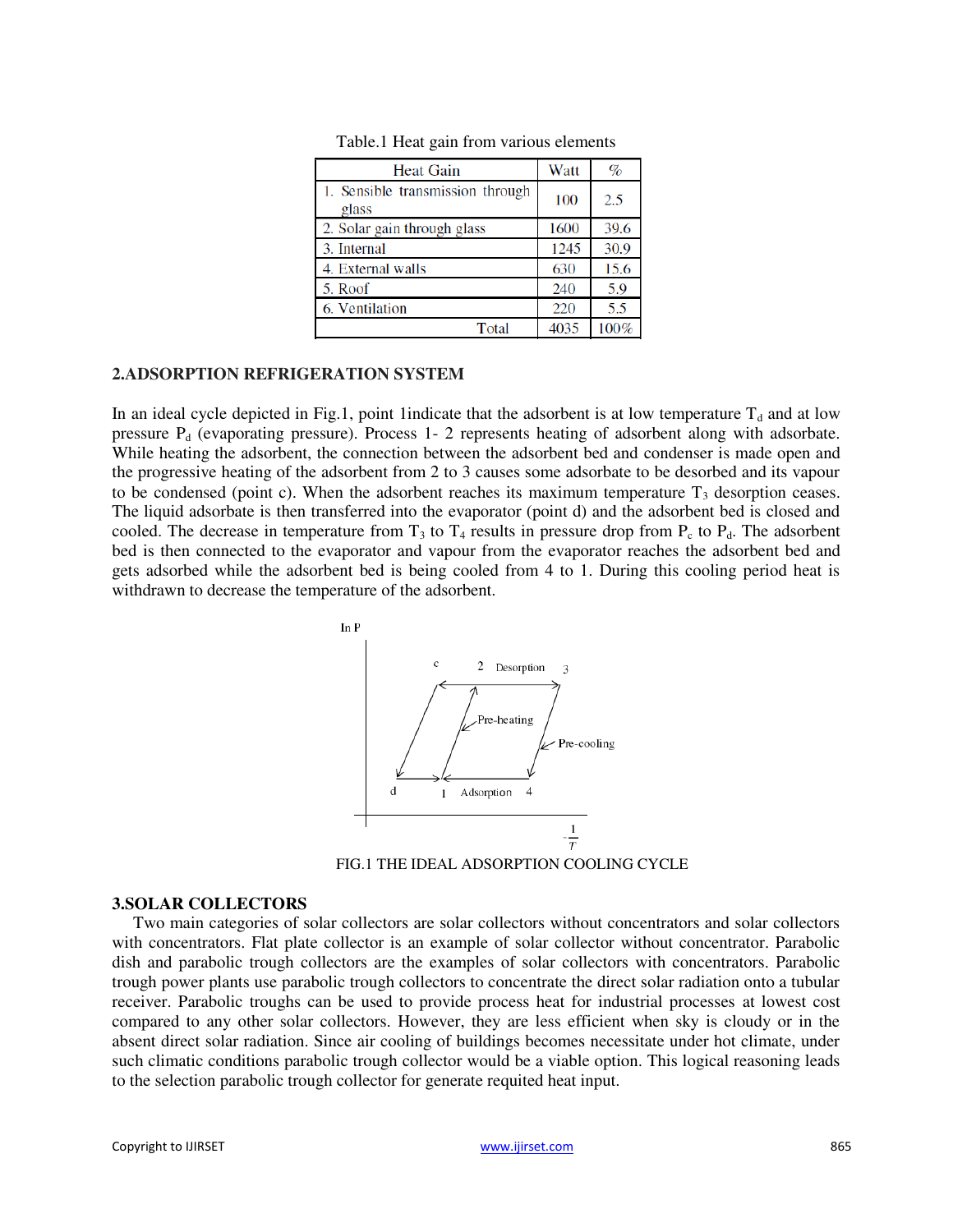#### **Thermal design**

The primary function of Parabolic Trough Collector (PTC) is to absorb and transfer the concentrated energy to the fluid flowing through the receiver tube of the trough collector. The heat gained by the fluid is utilized for heating the adsorbent bed during the heating phase of the bed. The amount of heat required to heat the adsorbent bed depends on the heat capacity of the bed and temperature rise above the ambient. The adsorbent bed is assumed to be made of thin walled stainless steel tube of diameter 3 inch, containing copper tubes of ½ inches diameter. Thus, the total sensible thermal capacity of an adsorber is the sum of the thermal capacity of metals (steel and copper), adsorbent, and average amount of liquefied refrigerant. the adsorbent bed and gets adsorbed while the adsorbent bed is being cooled from 4 to 1. During this cooling period heat is withdrawn to decrease the temperature of

 $C=(m \times c_p)$  steel  $+(m \times c_p)_{Cu}+(m \times c_p)_{ad}+$ 

 $0.5(MF_{max} + MF_{min}) \times (mxc_p)_{ref}$ (1)

The sensible heating rate for the adsorber during the heating phase is calculated as:

$$
{}^{Q}_{\text{sh}} = \frac{\mathbf{C} \times \mathbf{T}}{t} \tag{2}
$$

Where, T is the required temperature rise and't' is the time for heating the adsorber.

The latent heat rate during the heating phase is given by:

$$
\frac{m_r \times (MF_{max} - MF_{min}) \times h_{fg}}{Q_l = (3) t}
$$
 (3)

The total heat input to the adsorber during the heating phase is:

$$
Q=Q_{sh}+Q_1\tag{4}
$$

The total heat input to the adsorber is calculated as 5462.35W.

**Selection of PTC dimension:** The PTC dimension is chosen in accordance with the availability of open space on the roof floor of Mechanical engineering building, College of Engineering, Trivandrum. The description of the PTC is given in Table 2. The thermal performance the PTC is determined in terms its optical efficiency, instantaneous efficiency and the system efficiency. The Optical efficiency,  $\eta_0$ , is the ratio of energy absorbed by the absorber to the energy incident on the concentrator aperture as given by:

$$
\eta = \frac{Q_a}{I_b \times A_a} \tag{5}
$$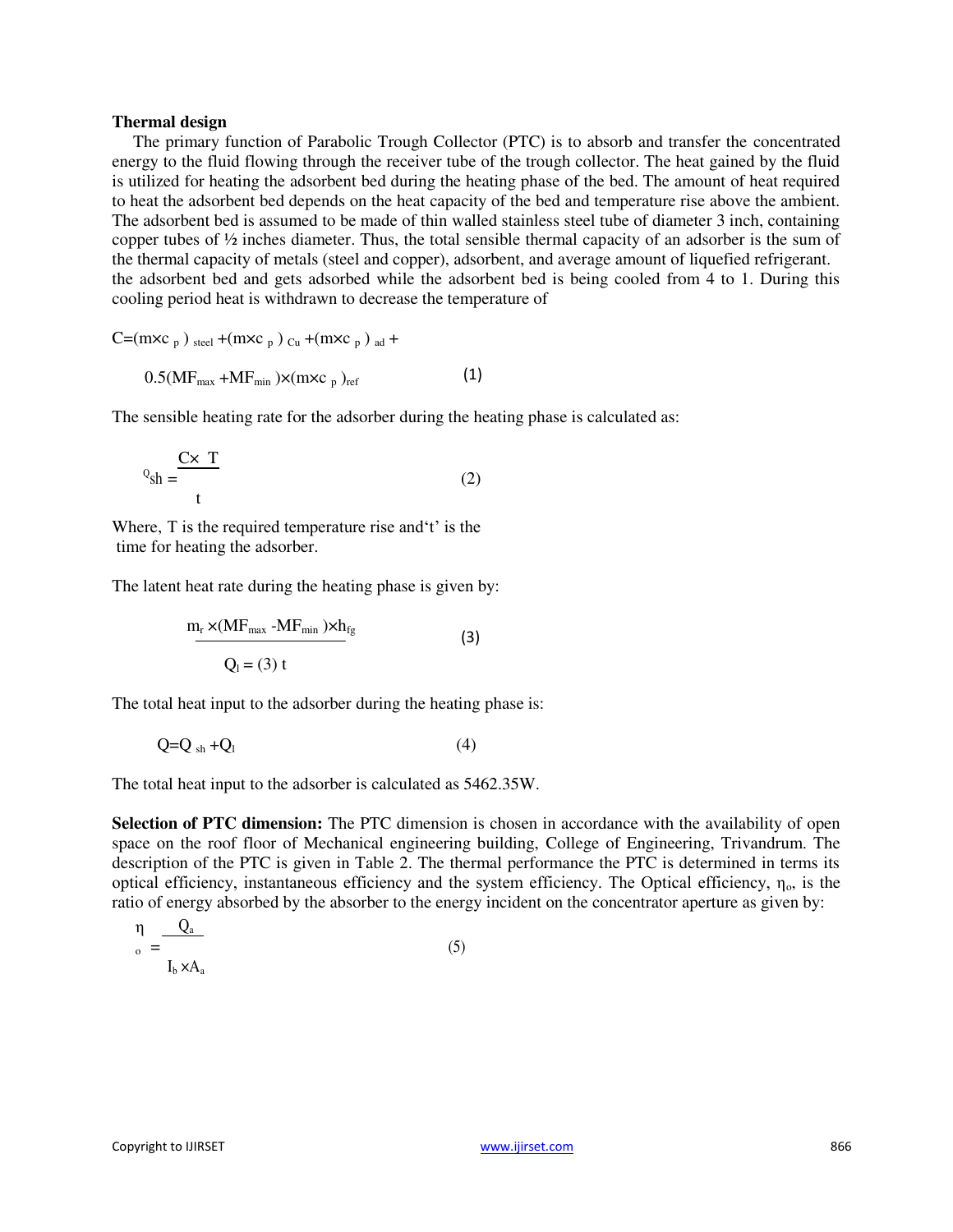| Sl.            | Item                    | Value               |
|----------------|-------------------------|---------------------|
| No.            |                         |                     |
|                | Geographical location   | 8° 30' 24" N/       |
| 1              |                         |                     |
|                |                         | 76° 57' 24" E       |
| $\overline{2}$ | Collector aperture      | 1.2 <sub>m</sub>    |
| 3              | Collector length        | 3 <sub>m</sub>      |
| 4              | Collector aperture area | $3.6 \text{ m}^2$   |
| 5              | Receiver area           | $0.142 \text{ m}^2$ |
| 6              | Concentration ratio     | 25.48               |
| 8              | Rim angle               | $90^\circ$          |
| 8              | Focal distance          | $0.3 \text{ m}$     |

Table 2 Specifications of the PTC

The optical efficiency range of most solar concentrators is 0.6 - 0.7[7]. The optical efficiency depends on several factors and its dependence on those factors is expressed as:

$$
\eta_o = K(\varphi) = \rho(\tau \alpha)_n = \gamma \tag{6}
$$

This definition of the optical efficiency allows a clear distinction of the factors contributing to it. The first bracketed term accounts for all the incidence angle related effects. The second bracketed term represents the optical effects of the physical properties of the materials used in receiver and reflector construction. The last term, the intercept factor,  $\gamma$ , contains the effects of various manufacturing, operation and materials imperfections/errors. ϕ is the angle of incidence of the sun's rays on the collector aperture measured from the normal to trough aperture.

The useful thermal energy,  $Q_{\mu}$ , delivered by the concentrator is obtained from the energy balance analysis.

$$
Q_{u} = \eta_{o} I_{b} A_{a} - U_{o} A_{ra} (T_{rs} - T_{\infty}) - \sigma \epsilon A_{ra} (T_{rs}^{4} - T_{\infty}^{4}) \quad (7)
$$

The instantaneous thermal efficiency, η, of the PTC is expressed as

$$
\eta = \frac{Q_u}{I_a A_a} = \eta_o - \frac{U_o (T_{rs} - T_{\infty})}{I_a CR} - \frac{\sigma \varepsilon (T_{rs}^4 - T_{\infty}^4)}{I_a CR}
$$
(8)

The system thermal efficiency,  $\eta_s$ , is determined using the expression;

$$
\eta_{\rm s} = \frac{\text{mc}_{\rm p} (T_{\rm out} - T_{\rm in})}{I_{\rm b} A_{\rm a}}
$$
\n(9)

#### **Structural design**

Structural design mainly involves design of structure for supporting the reflector and the receiver. Oxy-acetylene flame hardened mild steel angle of 1 inch size is used for the construction of structure. The mild steel angle was bent into the desired parabolic shape as described in table 2. It is flame hardened to prevent the structural deformation. The structural design is carried out by taking into consideration of various loads such as wind load, weight of receiver together with the weight of water, weight of receiver support and weight of mirror material. Finally, the static load on the bearing is calculated.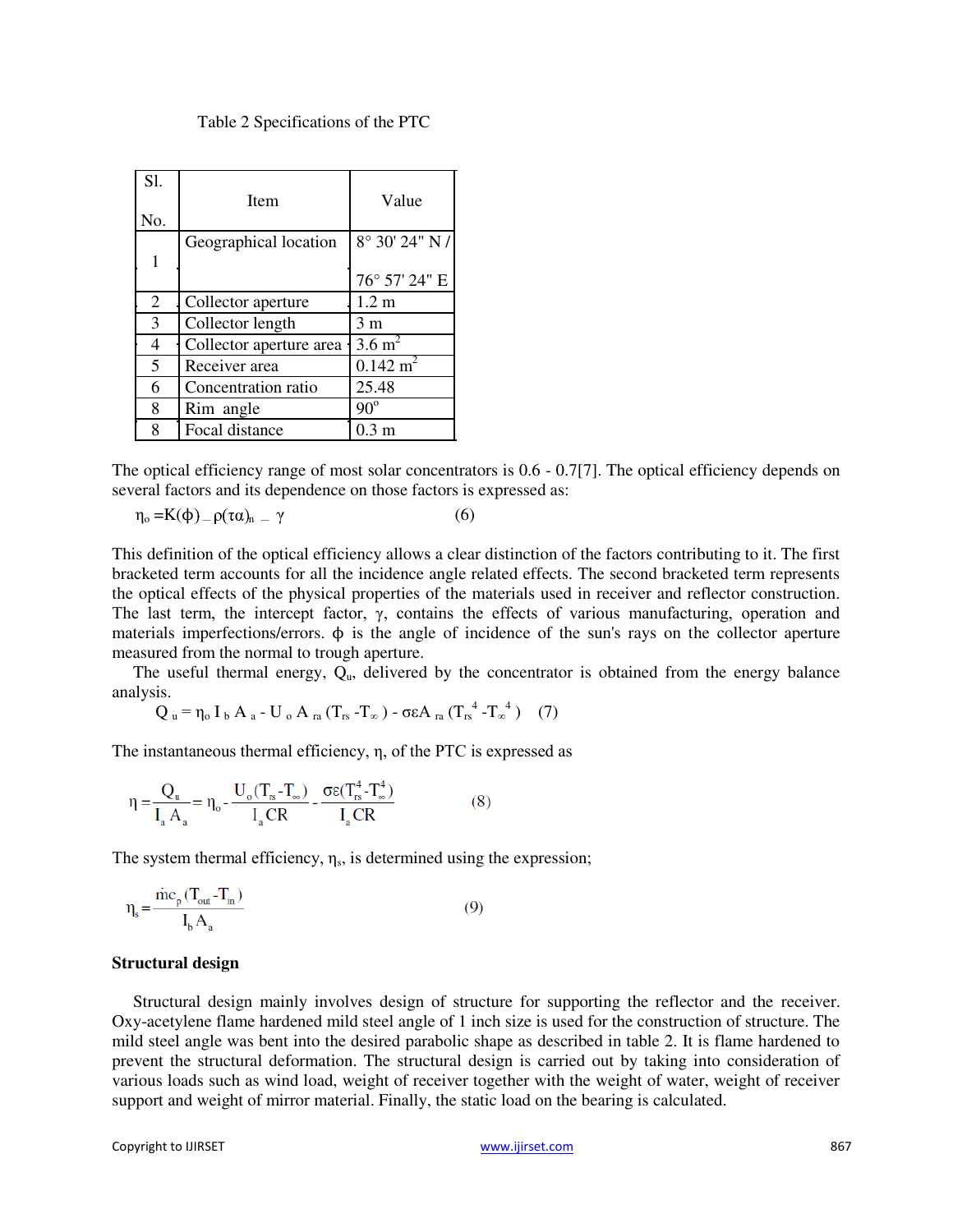# **4.RESULTS AND DISCUSSION**

Experiments are conducted to estimate the performance of the PTC. Figure 2shows the photo graph of the experimental setup. The receiver tube is made of copper and Acrylic sheet mirror is used as the reflecting surface. The wall temperature of the receiver tube at four different locations is measured by Ttype thermocouples fixed into the blind hole made on the tube. A high conducting thermal bond is used to fix the thermocouples into the holes. The inlet and outlet temperature of the water flowing through the receiver tube is recorded using thermocouples placed at the inlet and outlet sections of the tube. All thermocouples are connected to a data acquisition system. The experiments are conducted during the second week of March 2013, from 11 to 14 hr, when intensity of solar radiation does not expect to vary appreciably. As per data from the Meteorological Department, (weather Station: Thiruvananthapuram (latitude 8-28N, longitude 76-57E), the average intensity of direct solar radiation is  $865 \text{W/m}^2$ .



FIG. 2 PHOTOGRAPH OF THE PARABOLIC COLLECTOR

Figure 3 depicts the variation of dimensionless temperature as a function of dimensionless distance of the receiver tube for three Reynolds numbers. It is observed that tube wall temperature increases along the length up to half-length of the tube, beyond that the temperature decreases. For constant heat flux wall boundary condition, the fluid temperature is expected to increase along the flow direction. Clearly, the wall temperature must increase along the length of the tube However, a small drop in temperature at outmost section due to end losses is appreciable. It is, therefore, inferred that the decrease in wall temperature beyond half-length of the tube is due to misalignment of the receiver tube with the focus of the parabolic concentrator. As far as a parabolic trough collector is concerned a small deviation of receiver tube from the focus will result in significant loss in energy absorbed by the receiver tube. In view of this, the experimental result implies that an adjusting mechanism needs to be incorporated with the existing setup to align the receiver tube exactly with the focus of the parabolic collector.



FIG.3 VARIATION OF DIMENSIONLESS TEMPERATURE AT DIMENSIONLESS DISTANCE FOR DIFFERENT REYNOLDS NUMBER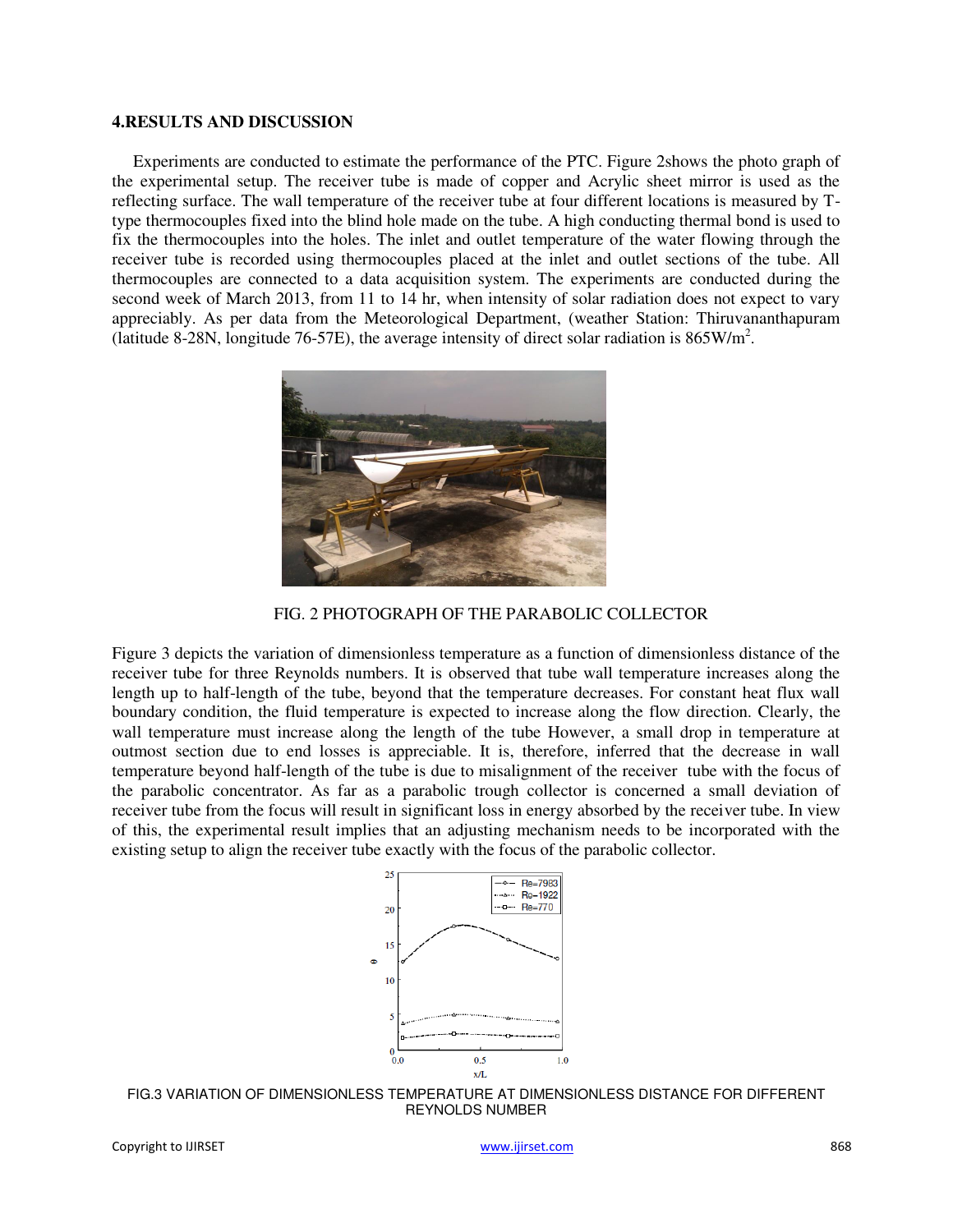Also, an important conclusion from the fig.3 is that decrease in wall temperature is the largest for highest Reynolds number or mass flow rate considered in this study. The reason for this observed trend is attributed to the fact that cooling rate will be larger at higher flow velocity.

The instantaneous thermal efficiency obtained at different mass flow rate is represented diagrammatically in fig.4. The instantaneous efficiency increases marginally with mass flow rate as seen in fig. 4. An efficiency of 65% obtained in the present study is close to the value reported in literature [8].

The increase in instantaneous thermal efficiency with increasing mass flow rate is predictable because higher mass flow rate results in lower wall temperature, consequently convection and radiation losses to the cold ambient would expected to decrease with increase in mass flow rate. The reduction in heat losses to the surrounding causes increase in instantaneous efficiency, as described by eq. (8). It is worth to mention at this point that the estimated values of instantaneous efficiency is obtained for the case without a glass envelop surrounding the receiver tube.



#### FIG.4 VARIATION OF INSTANTANEOUS THERMAL EFFICIENCY WITH MASS FLOW RATE

Improvement in instantaneous efficiency is achievable with the use of an evacuated glass envelop, the purpose of which is to minimize the energy losses to the cold ambient.

The system thermal efficiency which is defined s the ratio of energy gained by the receiver tube fluid to the energy incident on the concentrator aperture is estimated for different mass flow rate and the dependence of system thermal efficiency on the mass flow rate is expressed in fig. 5.



FIG.5 SYSTEM THERMAL EFFICIENCY VS MASS FLOW RATE